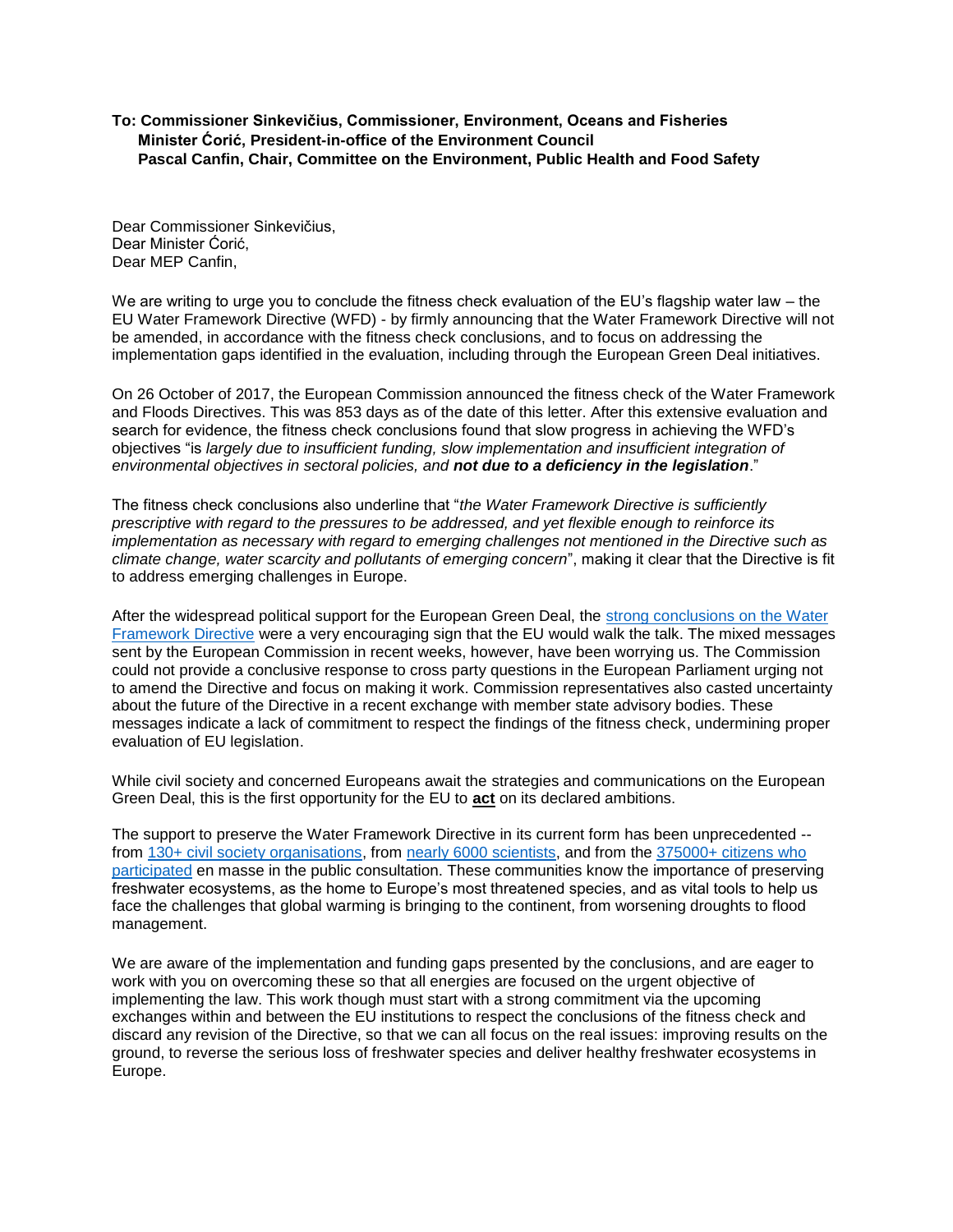Sincerely yours,

*AEMS - Ríos con Vida Alsace Nature Älvräddarnas Samorganisation Anglerverband Niedersachsen e.V. Angling Trust American Rivers APR Arnika - Nature Conservation Program Asociación Española de Operadores Públicos de Abastecimiento y Saneamiento (AEOPAS) Asociația pentru Conservarea Diversității Biologice Associação Natureza Portugal Association Living Water Bayrische Kanuverband Big Jump BirdLife Croatia BIOM Association BirdLife Cyprus BirdLife Europe BirdLife Finland BirdLife Austria BirdWatch Ireland Bond Beter Leefmilieu BUND BUND Naturschutz Bayern CEEweb for Biodiversity Centro Ibérico de Restauración Fluvial (CIREF) Centro Italiano per la Riqualificazione Fluviale (Cirf) Climate Express Conservatoire d'espaces naturels d'Auvergne*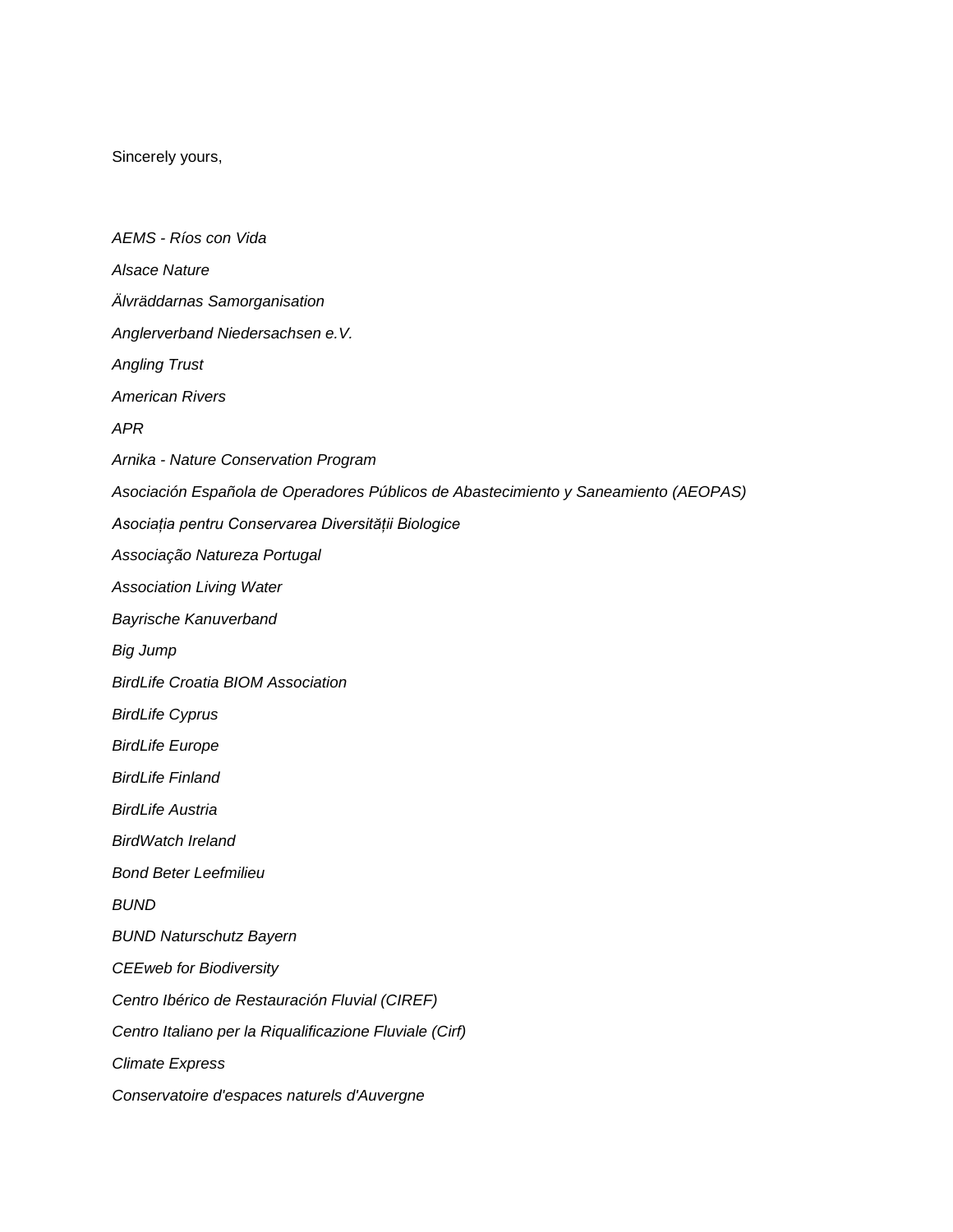*Deutsche Angel Fischer Verband (DAFV) Deutsche Umwelthilfe (DUH) Deutscher Naturschutzring (DNR) DN - Denmark Dansk Ornitologisk Forening (DOF) DUPAN Eau et Rivières de Bretagne EcoAlbania Eco-Schools Malta EuroNatur European Anglers Alliance (EAA) European Environmental Bureau (EEB) European Rivers Network (ERN) FLORON Forum Umwelt und Entwicklung France Nature Environnement (FNE) France Nature Environnement (FNPF) France Nature Environnement 04 France Nature Environnement PACA France Nature Environnement Midi-Pyrénées FRANE Friends of the Earth Europe Friends of the Earth Hungary Fundacion Nueva Cultura del Agua (FNCA) Generation Earth GEOTA Gruene Liga IFOAM EU Italia Nostra Jeugdbond voor Natuur en Milieu (JNM) Landesbund für Vogelschutz in Bayern e.V. Legambiente Onlus*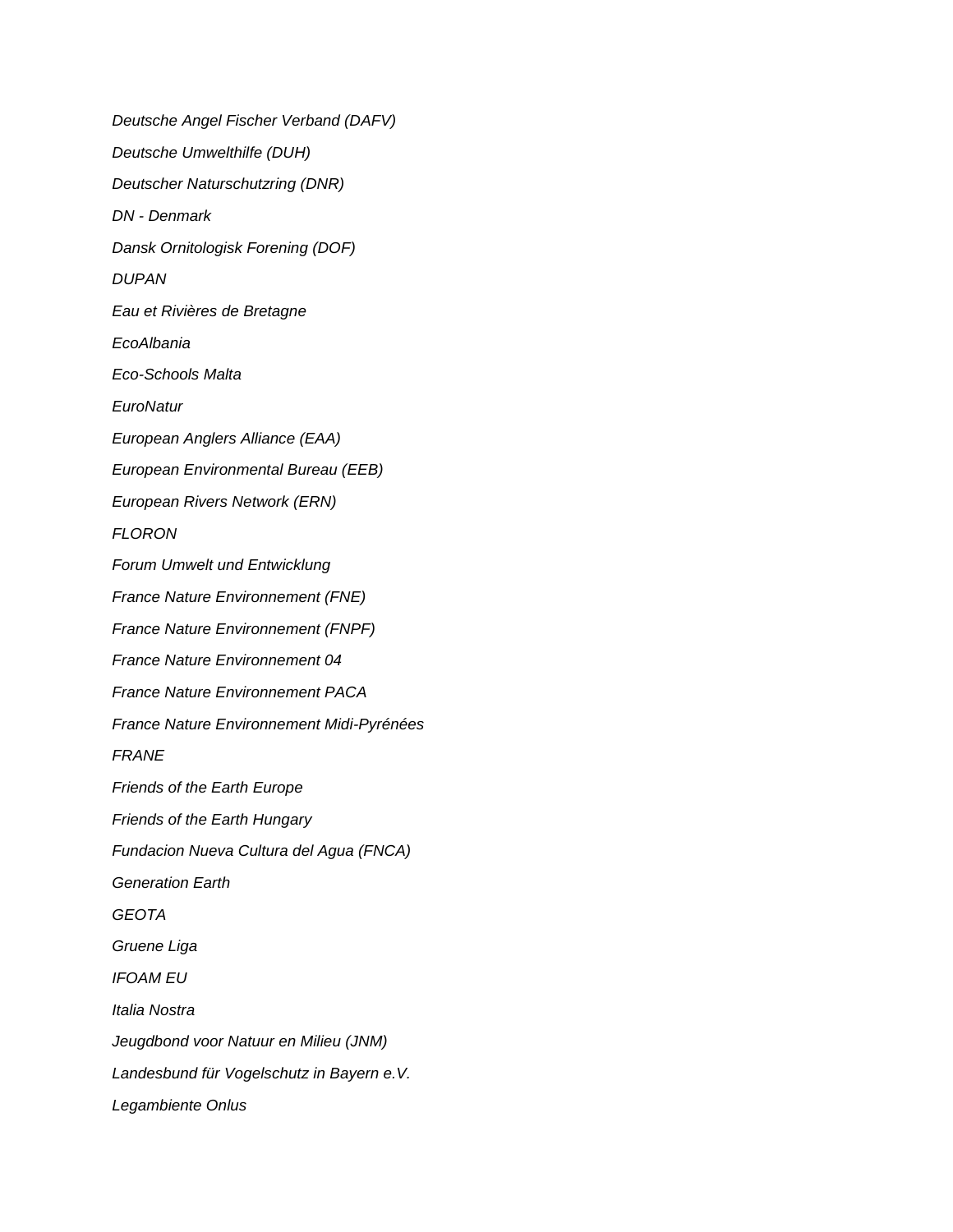*Lipu - BirdLife Italy LPN Magyar Madártani és Természetvédelmi Egyesület (MME) / BirdLife Hungary MEDSOS Network MedWet Mountaineering Association of Slovenia NABU Naturschutzbund Naturemwelt Naturfreunde Deutschland NaturFreunde NaturFreunde NRW Nature Trust - FEE Malta Naturschutzbund Österreich Natuur en Milieufederaties Natuurpunt Ornithological Society "Naše ptice" Österreichischer Alpenverein - ÖAV Österreichischer Fischerei Verband OTOP Polish Ecological Club Red Ciudadana para una Nueva Cultura del Agua en el Tajo/Tejo y sus Ríos Rewilding Europe RiverWatch Romanian Ornithological Society (SOR) Salmon & Trout UK Save the Blue Heart of Europe Save the Rivers Coalition Seas at Risk SEG SPEA SLL - Finnish Association for Nature Conservation SVK - Finnish Federation for Recreational Fishing (Suomen Vapaa-ajankalastajien Keskusjärjestö)*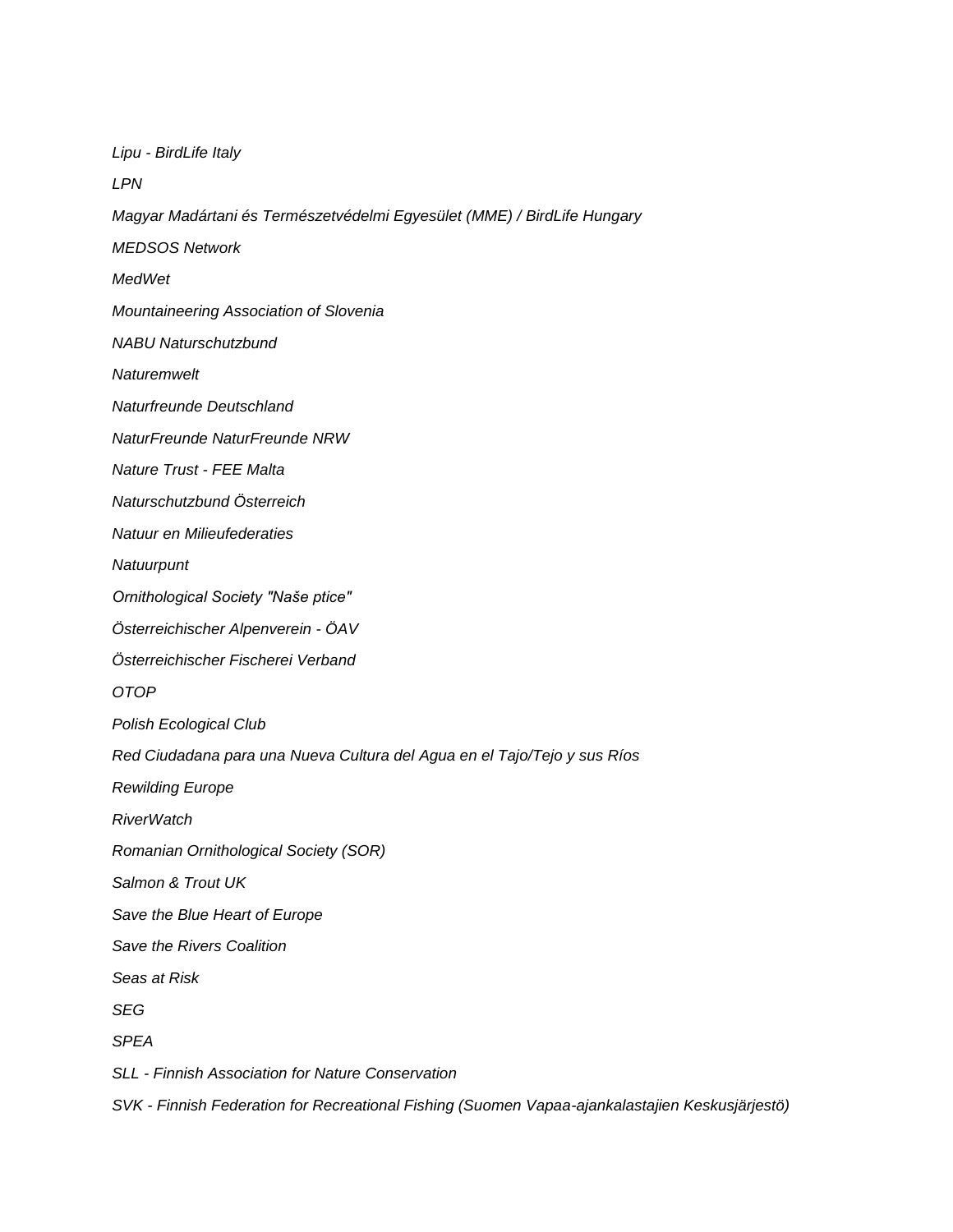*Sociedad Española de Ornitología (SEO) Societa' Italiana di Geologia Ambientale Society for the Protection of Prespa (SPP) SOS/BirdLife Slovakia Sources et Rivières du Limousin Spinning Club Italia a.s.d. Sportfiskarna Sportvisserij Nederland Stichting DUPAN Sustainable Eel Group Sustainable Water Network Tour du Valat Touring Club Italiano Transylvanian Carpathia Society Umweltdachverband Österreich Umweltinstut Muenchen Unipesca Verband Deutscher Sportaucher (VDS) - German Underwater Federation Vogelbescherming Nederland WCL Blueprint for Water NGO coalition Wetlands International Wildfowl & Wetlands Trust World Fish Migration Foundation WWF-Adria WWF-Bulgaria WWF-Hungary WWF-Netherlands WWF Slovakia WWF-Austria WWF-Belgium WWF-Danube-Carpathian Programme WWF-European Policy Office*